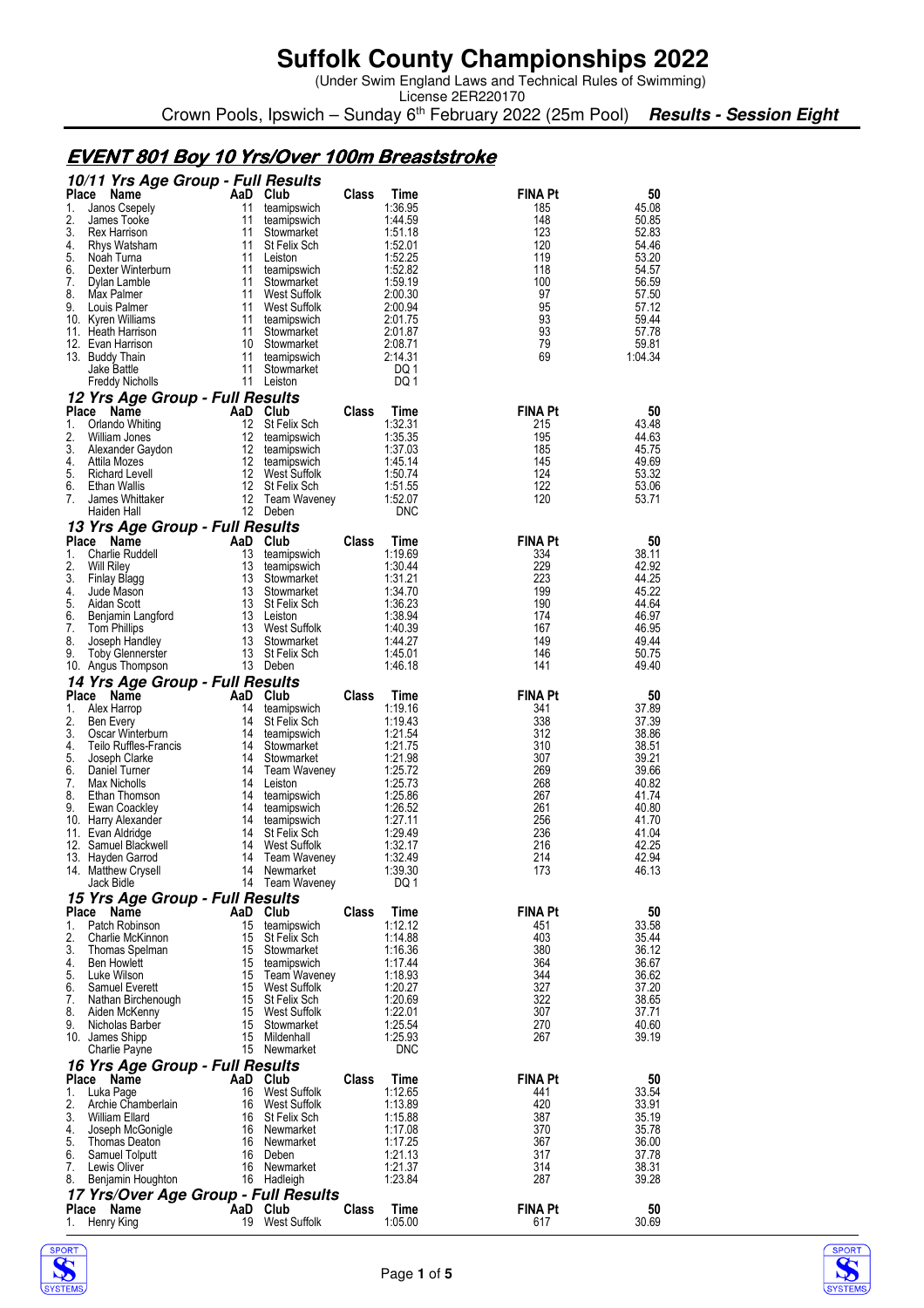(Under Swim England Laws and Technical Rules of Swimming)

|     |                                             |          |                                                                        |           |                    | License 2ER220170 |                 |                |    |                                |
|-----|---------------------------------------------|----------|------------------------------------------------------------------------|-----------|--------------------|-------------------|-----------------|----------------|----|--------------------------------|
|     |                                             |          | Crown Pools, Ipswich - Sunday 6 <sup>th</sup> February 2022 (25m Pool) |           |                    |                   |                 |                |    | <b>Results - Session Eight</b> |
|     |                                             |          |                                                                        |           |                    |                   |                 |                |    |                                |
| 2.  | Harvey Hall                                 | 19       | Deben                                                                  |           | 1:05.56            |                   | 601             | 31.04          |    |                                |
| 3.  | <b>Sam Perkins</b>                          | 20       | teamipswich                                                            |           | 1:07.54            |                   | 550             | 31.89          |    |                                |
| 4.  | Thomas Page                                 | 18       | West Suffolk                                                           |           | 1:07.76            |                   | 544             | 31.46          |    |                                |
| 5.  | Myles Turner                                | 22       | <b>West Suffolk</b>                                                    |           | 1:07.82            |                   | 543             | 32.13          |    |                                |
| 6.  | Joe Cooper                                  | 18       | teamipswich                                                            |           | 1:08.32            |                   | 531             | 32.25          |    |                                |
| 7.  | Lewis Chapman                               | 21       | Stowmarket                                                             |           | 1:09.06            |                   | 514             | 31.95          |    |                                |
| 8.  | Matthew Debenham                            | 18       | teamipswich                                                            |           | 1:10.38            |                   | 486             | 33.19          |    |                                |
| 9.  | Thomas Boyt                                 | 23       | Felixstowe                                                             |           | 1:10.95            |                   | 474             | 33.07          |    |                                |
|     | 10. Matthew Vaughan                         | 18       | Team Waveney                                                           |           | 1:11.83            |                   | 457             | 32.88          |    |                                |
| 11. | James Clay                                  | 17       | Stowmarket                                                             |           | 1:13.42            |                   | 428             | 33.92          |    |                                |
|     | 12. Edward Merhan                           | 17       | <b>West Suffolk</b>                                                    |           | 1:13.49            |                   | 427             | 33.55          |    |                                |
|     | 13. Jed Howard                              | 17       | <b>Team Waveney</b>                                                    |           | 1:13.80            |                   | 421             | 34.14          |    |                                |
|     | 14. Noah Crabb                              | 17       | teamipswich                                                            |           | 1:13.93            |                   | 419             | 34.27          |    |                                |
|     | 15. William Handley                         | 20       | Stowmarket                                                             |           | 1:14.16            |                   | 415             | 34.63          |    |                                |
|     | 16. Marcus Moscuzza                         | 17       | St Felix Sch                                                           |           | 1:15.08            |                   | 400             | 33.95          |    |                                |
|     | 17. Ryan Crouch<br>18. Matthew Brown        | 28<br>17 | teamipswich<br>Stowmarket                                              | 9 1:21.99 | 1:22.69            |                   | 307<br>299      | 37.31<br>37.87 |    |                                |
|     | 19. Jacob Chapman                           | 18       | Stowmarket                                                             |           | 1:22.91            |                   | 297             | 38.72          |    |                                |
|     | <b>Ben Phillips</b>                         | 17       | West Suffolk                                                           |           | DNC                |                   |                 |                |    |                                |
|     | <b>Bartholomew Tozer</b>                    | 17       | West Suffolk                                                           |           | <b>DNC</b>         |                   |                 |                |    |                                |
|     |                                             |          | Combined Result - Multi-Classification by British Para-Swimming Points |           |                    |                   |                 |                |    |                                |
|     | Place Name                                  | AaD Club |                                                                        | Class     | Time               |                   | <b>BDPoints</b> |                | 50 |                                |
|     | 1. Ryan Crouch                              | 28       | teamipswich                                                            | 9         | 1:21.99            |                   | 466             | 37.31          |    |                                |
|     |                                             |          |                                                                        |           |                    |                   |                 |                |    |                                |
|     |                                             |          |                                                                        |           |                    |                   |                 |                |    |                                |
|     |                                             |          | <u>EVENT 802 Girl 10 Yrs/Over 100m Backstroke</u>                      |           |                    |                   |                 |                |    |                                |
|     | 10/11 Yrs Age Group - Full Results          |          |                                                                        |           |                    |                   |                 |                |    |                                |
|     | Place<br>Name                               | AaD Club |                                                                        |           | Time               |                   | <b>FINA Pt</b>  |                | 50 |                                |
| 1.  | Nina Allen                                  | 11       | Newmarket                                                              |           | 1:28.59            |                   | 237             | 43.10          |    |                                |
| 2.  | <b>Isla Coackley</b>                        | 11       | teamipswich                                                            |           | 1:29.68            |                   | 229             | 44.27          |    |                                |
| 3.  | Maelys Jacquet                              | 11       | Felixstowe                                                             |           | 1:30.47            |                   | 223             |                |    |                                |
| 4.  | Izzy Gebhard                                | 11       | teamipswich                                                            |           | 1:30.66            |                   | 221             | 44.73          |    |                                |
| 5.  | <b>Iolanthe Alty</b>                        | 11       | teamipswich                                                            |           | 1:31.23            |                   | 217             | 45.13          |    |                                |
| 6.  | India Clement                               | 10       | West Suffolk                                                           |           | 1:31.70            |                   | 214             | 44.70          |    |                                |
| 7.  | Poppy Moore                                 | 11       | West Suffolk                                                           |           | 1:32.13            |                   | 211             | 44.87          |    |                                |
| 8.  | Casey Hopewell-Campion                      | 11       | Newmarket                                                              |           | 1:33.83            |                   | 200             | 45.94          |    |                                |
| 9.  | Sophie Knight                               |          | 10 Hadleigh                                                            |           | 1:35.33            |                   | 190             | 46.17          |    |                                |
|     | 10. Emilia Armstrong                        | 11       | Stowmarket                                                             |           | 1:35.94            |                   | 187             | 46.28          |    |                                |
| 11. | Isla Mason                                  | 10       | Stowmarket                                                             |           | 1:37.02            |                   | 181             | 47.86          |    |                                |
|     | 12. Olivia Swallow                          | 10       | teamipswich                                                            |           | 1:37.84            |                   | 176             | 47.20          |    |                                |
|     | 13. Lottie Snell                            | 11       | teamipswich                                                            |           | 1:38.68            |                   | 172             | 46.94          |    |                                |
|     | 14. Abigail McWattie                        | 11       | West Suffolk                                                           |           | 1:40.53            |                   | 162             | 49.19          |    |                                |
|     | Poppy Clark                                 | 11       | teamipswich                                                            |           | <b>DNC</b>         |                   |                 |                |    |                                |
|     | Lucy Harmer                                 | 11       | Team Waveney                                                           |           | <b>DNC</b>         |                   |                 |                |    |                                |
|     | Amber Daynes                                | 10       | Stowmarket                                                             |           | DQ 2               |                   |                 |                |    |                                |
|     | Daisy Hills                                 | 11       | St Felix Sch                                                           |           | DQ 2               |                   |                 |                |    |                                |
|     | 12 Yrs Age Group - Full Results             |          |                                                                        |           |                    |                   |                 |                |    |                                |
|     | Place Name                                  | AaD Club |                                                                        |           | Time               |                   | <b>FINA Pt</b>  |                | 50 |                                |
| 1.  | Erin Barber                                 | 12       | Newmarket                                                              |           | 1:13.52            |                   | 416             | 35.90          |    |                                |
| 2.  | Lily Steel                                  | 12       | teamipswich                                                            |           | 1:17.19            |                   | 359             | 39.60          |    |                                |
| 3.  | Grace Mutton                                | 12       | teamipswich                                                            |           | 1:23.02            |                   | 289             | 40.44          |    |                                |
| 4.  | Nicole Peddelty                             | 12       | teamipswich                                                            |           | 1:24.67            |                   | 272             | 40.45          |    |                                |
| 5.  | Isabella Bryan                              | 12.      | teamipswich                                                            |           | 1:25.29            |                   | 266             | 42.62          |    |                                |
| 6.  | <b>Charlotte Catchpole</b>                  | 12       | Leiston                                                                |           | 1:25.72            |                   | 262             | 40.93          |    |                                |
| 7.  | Francesca Thompson                          | 12       | Team Waveney                                                           |           | 1:26.02            |                   | 259             | 42.88          |    |                                |
| 8.  | Lily Munday                                 | 12       | teamipswich                                                            |           | 1:26.19            |                   | 258             | 42.98          |    |                                |
| 9.  | <b>Brooke Copping</b>                       | 12       | West Suffolk                                                           |           | 1:26.44            |                   | 256             | 43.03          |    |                                |
|     | 10. Samantha Martelino                      | 12       | Newmarket                                                              |           | 1:27.16            |                   | 249             | 41.92          |    |                                |
|     | 11. Maggie Marshall                         | 12       | teamipswich                                                            |           | 1:29.59            |                   | 229             | 44.42          |    |                                |
|     | 12. Emelia Roe                              | 12       | <b>West Suffolk</b>                                                    |           | 1:36.15            |                   | 186             | 46.70          |    |                                |
|     | 13. Rebecca Kelly                           | 12       | teamipswich                                                            |           | 1:40.40            |                   | 163             | 48.40          |    |                                |
|     | Emma Read                                   | 12       | Team Waveney                                                           |           | <b>DNC</b>         |                   |                 |                |    |                                |
|     | Guste Raudonyte                             |          | 12 Newmarket                                                           |           | DNC                |                   |                 |                |    |                                |
|     | 13 Yrs Age Group - Full Results             |          |                                                                        |           |                    |                   |                 |                |    |                                |
|     | Place Name                                  | AaD      | Club                                                                   |           | Time               |                   | <b>FINA Pt</b>  |                | 50 |                                |
| 1.  | Clementine Lovell                           | 13       | teamipswich                                                            |           | 1:09.77            |                   | 486             | 34.66          |    |                                |
| 2.  | Chloe Knight                                | 13       | Hadleigh                                                               |           | 1:10.91            |                   | 463             | 33.80          |    |                                |
| 3.  | Grace Robinson                              | 13       | <b>St Felix Sch</b>                                                    |           | 1:12.75            |                   | 429             | 35.64          |    |                                |
| 4.  | Jemima Lashmar                              | 13       | teamipswich                                                            |           | 1:14.33            |                   | 402             | 36.38          |    |                                |
| 5.  | Aimee Burgess                               | 13       | teamipswich                                                            |           | 1:15.87            |                   | 378             | 37.01          |    |                                |
| 6.  | Emilia Johnson                              | 13       | St Felix Sch                                                           |           | 1:17.18            |                   | 359             | 37.25          |    |                                |
| 7.  | Amelia Lewis                                | 13       | teamipswich                                                            |           | 1:19.23            |                   | 332             | 39.12          |    |                                |
| 8.  | Ella Deaton                                 | 13       | Newmarket                                                              |           | 1:19.59            |                   | 328             | 38.44          |    |                                |
| 9.  | Selina Green                                | 13       | St Felix Sch                                                           |           | 1:20.30            |                   | 319             | 38.94          |    |                                |
|     | 10. Eva Howlett                             | 13       | Team Waveney                                                           |           | 1:20.67            |                   | 315             | 38.41          |    |                                |
|     | 11. Nicole Taylor                           | 13       | St Felix Sch                                                           |           | 1:20.90            |                   | 312             | 39.03          |    |                                |
|     | 12. Eveline Gaydon                          | 13       | teamipswich                                                            |           | 1:21.05            |                   | 310             | 39.99          |    |                                |
|     | 13. Emma Lovegrove                          | 13       | Mildenhall                                                             |           | 1:21.23            |                   | 308             | 38.98          |    |                                |
|     | 14. Charlotte Kelly<br>15. Francesca Barber | 13<br>13 | teamipswich<br>Stowmarket                                              |           | 1:23.25<br>1:25.74 |                   | 286<br>262      | 40.15<br>42.59 |    |                                |
|     | 16. Lily Hills                              | 13       | St Felix Sch                                                           |           | 1:28.84            |                   | 235             | 42.29          |    |                                |
|     | 17. Lyra James                              | 13       | Hadleigh                                                               |           | 1:33.18            |                   | 204             | 45.54          |    |                                |
|     | Emrys-Samaya Lester                         | 13       | <b>Team Waveney</b>                                                    |           | <b>DNC</b>         |                   |                 |                |    |                                |
|     | Grace Adamson                               | 13       | West Suffolk                                                           |           | <b>DNC</b>         |                   |                 |                |    |                                |
|     | Molly Jiggins                               | 13       | Newmarket                                                              |           | DQ <sub>2</sub>    |                   |                 |                |    |                                |
|     | <b>Emily Turner</b>                         |          | 13 St Felix Sch                                                        |           | DQ <sub>2</sub>    |                   |                 |                |    |                                |



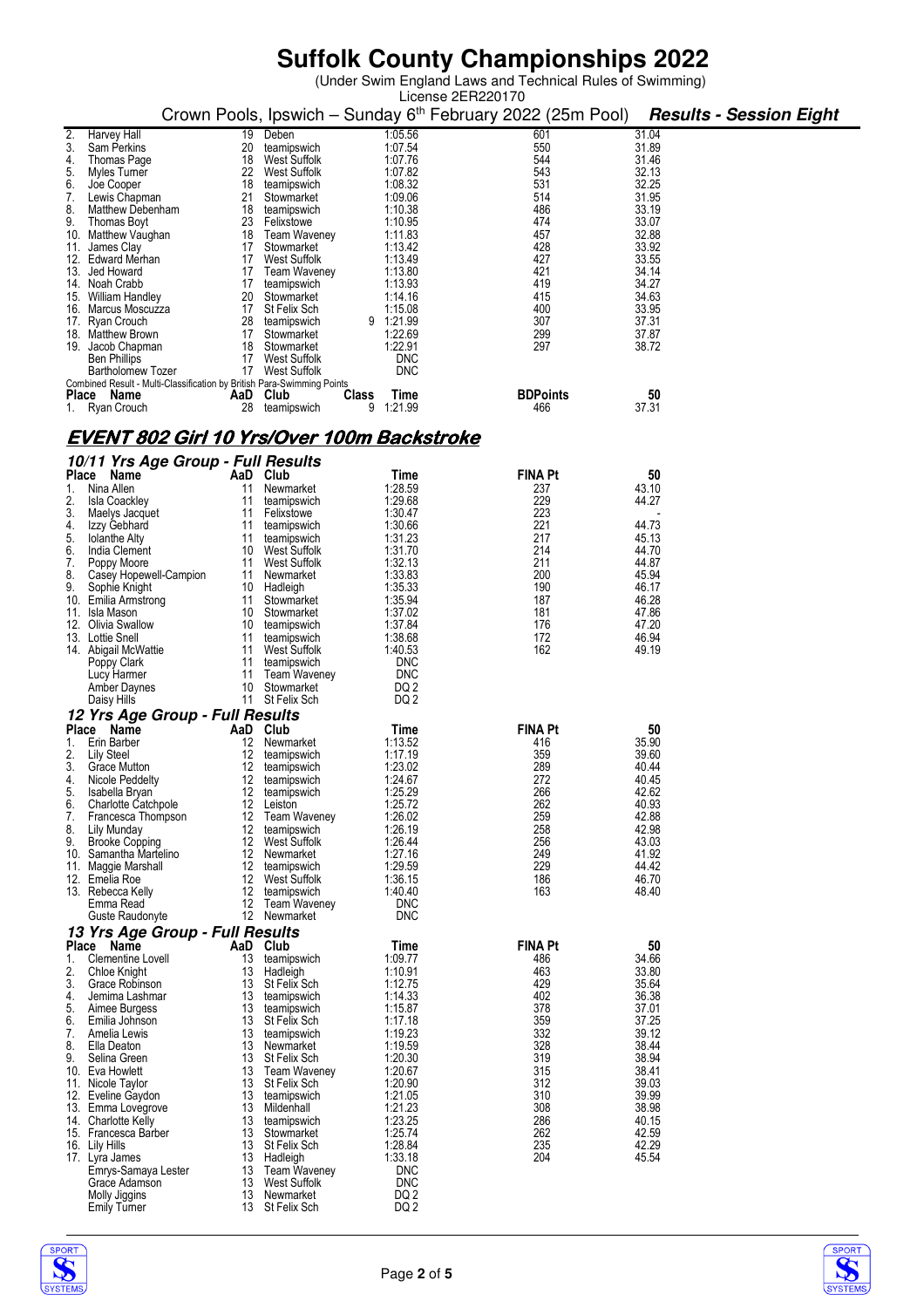(Under Swim England Laws and Technical Rules of Swimming) License 2ER220170

|          |                                                    |           |                                 |                          | Crown Pools, Ipswich – Sunday 6 <sup>th</sup> February 2022 (25m Pool) |                | <b>Results - Session Eight</b> |
|----------|----------------------------------------------------|-----------|---------------------------------|--------------------------|------------------------------------------------------------------------|----------------|--------------------------------|
|          | 14 Yrs Age Group - Full Results                    |           |                                 |                          |                                                                        |                |                                |
|          | Place Name                                         | AaD Club  |                                 | Time                     | <b>FINA Pt</b>                                                         | 50             |                                |
| 1.       | Adrija Raudonyte                                   | 14        | Newmarket                       | 1:09.66<br>1:10.80       | 489<br>465                                                             | 34.03<br>34.93 |                                |
| 2.<br>3. | Darcy Gladwell<br>Lily Brandt                      | 14<br>14  | teamipswich<br>Newmarket        | 1:14.66                  | 397                                                                    | 36.31          |                                |
| 4.       | <b>Florence Davies</b>                             | 14        | Deben                           | 1:14.71                  | 396                                                                    | 37.00          |                                |
| 5.       | <b>Bethany Crawley</b>                             | 14        | teamipswich                     | 1:15.71                  | 381                                                                    | 36.74          |                                |
| 6.<br>7. | <b>Isabel Moore</b><br>Nell Motts                  | 14<br>14  | West Suffolk<br>Hadleigh        | 1:17.01                  | 362<br>356                                                             | 36.95<br>37.05 |                                |
| 8.       | May Richardson                                     | 14        | Stowmarket                      | 1:17.41<br>1:17.77       | 351                                                                    | 37.84          |                                |
| 9.       | Maia Thompson                                      | 14        | Team Waveney                    | 1:17.95                  | 349                                                                    | 38.36          |                                |
|          | 10. Isobelle Mallen                                | 14        | Newmarket                       | 1:18.30                  | 344                                                                    | 37.18          |                                |
| 11.      | Sophie Harrington                                  | 14        | Deben                           | 1:18.82                  | 337                                                                    | 37.79          |                                |
|          | 12. Poppy Cator<br>13. Isobelle Whittaker          | 14        | Team Waveney<br>14 Team Waveney | 1:19.10<br>1:19.28       | 334<br>331                                                             | 38.35<br>38.72 |                                |
|          | 14. Anna Flowers                                   | 14        | Leiston                         | 1:20.13                  | 321                                                                    | 39.21          |                                |
|          | 15. Imogen Ball                                    | 14        | Team Waveney                    | 1:20.94                  | 311                                                                    | 39.77          |                                |
|          | Iona Tait                                          | 14        | Deben                           | DQ 3                     |                                                                        |                |                                |
|          | 15 Yrs Age Group - Full Results                    |           |                                 |                          |                                                                        |                |                                |
|          | Place Name                                         | AaD       | Club                            | Time                     | <b>FINA Pt</b>                                                         | 50<br>33.21    |                                |
| 1.<br>2. | Amelie Crabb<br>Chloe Armstrong                    | 15<br>15  | teamipswich<br>teamipswich      | 1.09.17<br>1:10.05       | 499<br>481                                                             | 33.44          |                                |
| 3.       | Lilia Clarkson                                     |           | 15 St Felix Sch                 | 1:10.55                  | 470                                                                    | 34.75          |                                |
| 4.       | Sophie Dowding                                     | 15        | teamipswich                     | 1:10.99                  | 462                                                                    | 33.94          |                                |
| 5.       | Emily Knight                                       |           | 15 Hadleigh                     | 1:12.09                  | 441                                                                    | 35.56          |                                |
| 6.<br>7. | Francesca Freeman<br>Rebecca Brown                 | 15        | 15 West Suffolk<br>Stowmarket   | 1:14.42<br>1:14.55       | 401<br>399                                                             | 36.47<br>36.61 |                                |
| 8.       | Natalie Taylor                                     |           | 15 St Felix Sch                 | 1:14.74                  | 396                                                                    | 36.48          |                                |
| 9.       | Megan Barker                                       |           | 15 West Suffolk                 | 1:15.82                  | 379                                                                    | 36.18          |                                |
|          | 10. Beatrice Sepanski                              | 15        | West Suffolk                    | 1:17.73                  | 352                                                                    | 36.71          |                                |
|          | 11. Florence Talbot                                |           | 15 Newmarket                    | 1:18.21                  | 345                                                                    | 37.92          |                                |
|          | 16 Yrs Age Group - Full Results                    |           |                                 |                          |                                                                        |                |                                |
| 1.       | Place Name<br>Matilda Bogle                        | AaD<br>16 | Club<br>teamipswich             | Time<br>1:04.15          | <b>FINA Pt</b><br>626                                                  | 50<br>31.65    |                                |
| 2.       | Karys-Rose Bunn                                    | 16        | teamipswich                     | 1:06.84                  | 553                                                                    | 32.86          |                                |
| 3.       | Beth Young                                         | 16        | teamipswich                     | 1:07.82                  | 530                                                                    | 33.06          |                                |
| 4.       | <b>Connie Davies</b>                               | 16        | Deben                           | 1:08.18                  | 521                                                                    | 33.30          |                                |
| 5.<br>6. | Isabelle Barber                                    | 16        | Stowmarket<br>16 Newmarket      | 1:10.41<br>1:11.26       | 473<br>457                                                             | 34.08<br>34.80 |                                |
| 7.       | Romilly Marks<br>Elsie Pooley                      | 16        | West Suffolk                    | 1:13.39                  | 418                                                                    | 35.51          |                                |
| 8.       | Ellie Burwood                                      | 16        | St Felix Sch                    | 1:14.28                  | 403                                                                    | 35.26          |                                |
| 9.       | Grace Mann                                         | 16        | Team Waveney                    | 1:14.50                  | 399                                                                    | 35.88          |                                |
|          | <b>Beatrice Gibbs</b>                              |           | 16 Newmarket                    | <b>DNC</b>               |                                                                        |                |                                |
|          | 17 Yrs/Over Age Group - Full Results<br>Place Name | AaD       | Club                            |                          | <b>FINA Pt</b>                                                         | 50             |                                |
| 1.       | <b>Abigail Crawley</b>                             | 17        | teamipswich                     | Time<br>1:07.56          | 536                                                                    | 32.80          |                                |
| 2.       | Natalie Sanford                                    | 18        | St Felix Sch                    | 1:08.65                  | 511                                                                    | 32.98          |                                |
| 3.       | Sophie Quinton                                     | 18        | Deben                           | 1:09.46                  | 493                                                                    | 33.29          |                                |
| 4.       | <b>Holly Driver</b>                                | 17        | St Felix Sch                    | 1:09.58                  | 490                                                                    | 34.04          |                                |
| 5.<br>6. | Helena Hall<br>Lorne Balfour                       | 17<br>17  | Deben<br>St Felix Sch           | 1:09.75<br>1:10.11       | 487<br>479                                                             | 33.02<br>33.63 |                                |
| 7.       | <b>Emily Cutting</b>                               | 17        | West Suffolk                    | 1:10.38                  | 474                                                                    | 34.05          |                                |
| 8.       | Esme Springham                                     | 17        | Deben                           | 1:10.44                  | 473                                                                    | 34.67          |                                |
| 9.       | Madelyn Latimer-Hicks<br>10. Ella Houston          | 18<br>18  | St Felix Sch<br>Deben           | 1:10.63                  | 469<br>447                                                             | 34.67<br>35.15 |                                |
|          | 11. Nonhlanhla Thole                               | 17        | St Felix Sch                    | 1:11.76<br>1:12.22       | 439                                                                    | 34.22          |                                |
|          | 12. Molly Peacock                                  | 20        | West Suffolk                    | 1:12.72                  | 430                                                                    | 34.73          |                                |
|          | Georgina Stokes                                    | 18        | Newmarket                       | <b>DNC</b>               |                                                                        |                |                                |
|          | Lucy Hutchinson                                    | 18        | West Suffolk                    | <b>DNC</b><br><b>DNC</b> |                                                                        |                |                                |
|          | Rosie Brooks                                       |           | 18 St Felix Sch                 |                          |                                                                        |                |                                |
|          |                                                    |           |                                 |                          | <b>EVENT 805 FINAL OF EVENT 801 Men MC 10/11 Yrs 100m Breaststroke</b> |                |                                |
|          | <b>Full Results</b><br>Place Name                  | AaD Club  |                                 | Time                     | <b>FINA Pt</b>                                                         | 50             |                                |
| 1.       | Janos Csepely                                      | 11        | teamipswich                     | 1:36.06                  | 191                                                                    | 45.48          |                                |
| 2.       | James Tooke                                        | 11        | teamipswich                     | 1:45.85                  | 142                                                                    | 49.46          |                                |
| 3.       | Rex Harrison                                       | 11        | Stowmarket                      | 1:50.18                  | 126                                                                    | 51.70          |                                |
| 4.       | Rhys Watsham                                       | 11        | <b>St Felix Sch</b>             | 1:53.60                  | 115                                                                    | 54.22          |                                |
| 5.<br>6. | Dexter Winterburn<br>Dylan Lamble                  | 11<br>11  | teamipswich<br>Stowmarket       | 1:53.62<br>1:54.05       | 115<br>114                                                             | 55.34<br>54.96 |                                |
| 7.       | Noah Turna                                         | 11        | Leiston                         | 1:54.30                  | 113                                                                    | 54.01          |                                |
| 8.       | Max Palmer                                         | 11        | West Suffolk                    | 2:04.75                  | 87                                                                     | 59.53          |                                |
|          |                                                    |           |                                 |                          |                                                                        |                |                                |
|          |                                                    |           |                                 |                          | <b>EVENT 806 FINAL OF EVENT 801 Men MC 12 Yrs 100m Breaststroke</b>    |                |                                |
|          | <b>Full Results</b>                                |           |                                 |                          |                                                                        |                |                                |
|          | Place Name                                         | AaD Club  |                                 | Time                     | <b>FINA Pt</b>                                                         | 50             |                                |

1. Orlando Whiting 12 St Felix Sch 1:33.17 1. 209<br>
2. William Jones 12 teamipswich 1:36.01 191 44.98<br>
3. Alexander Gaydon 12 teamipswich 1:42.05 159 48.57<br>
4. Attila Mozes 12 teamipswich 1:42.43 157 49.13 William Jones 12 teamipswich<br>
Alexander Gaydon 12 teamipswich<br>
Attila Mozes 12 teamipswich 3. Alexander Gaydon 12 teamipswich 1:42.05 159 48.57 4. Attila Mozes 12 teamipswich 1:42.43 157 49.13 5. Ethan Wallis 12 St Felix Sch 1:52.15 120 53.24 6. Richard Levell 12 West Suffolk 1:53.04 117 51.77 7. James Whittaker 12 Team Waveney 1:55.59 109 54.23

#### **EVENT 807 FINAL OF EVENT 801 Men MC 13 Yrs 100m Breaststroke**

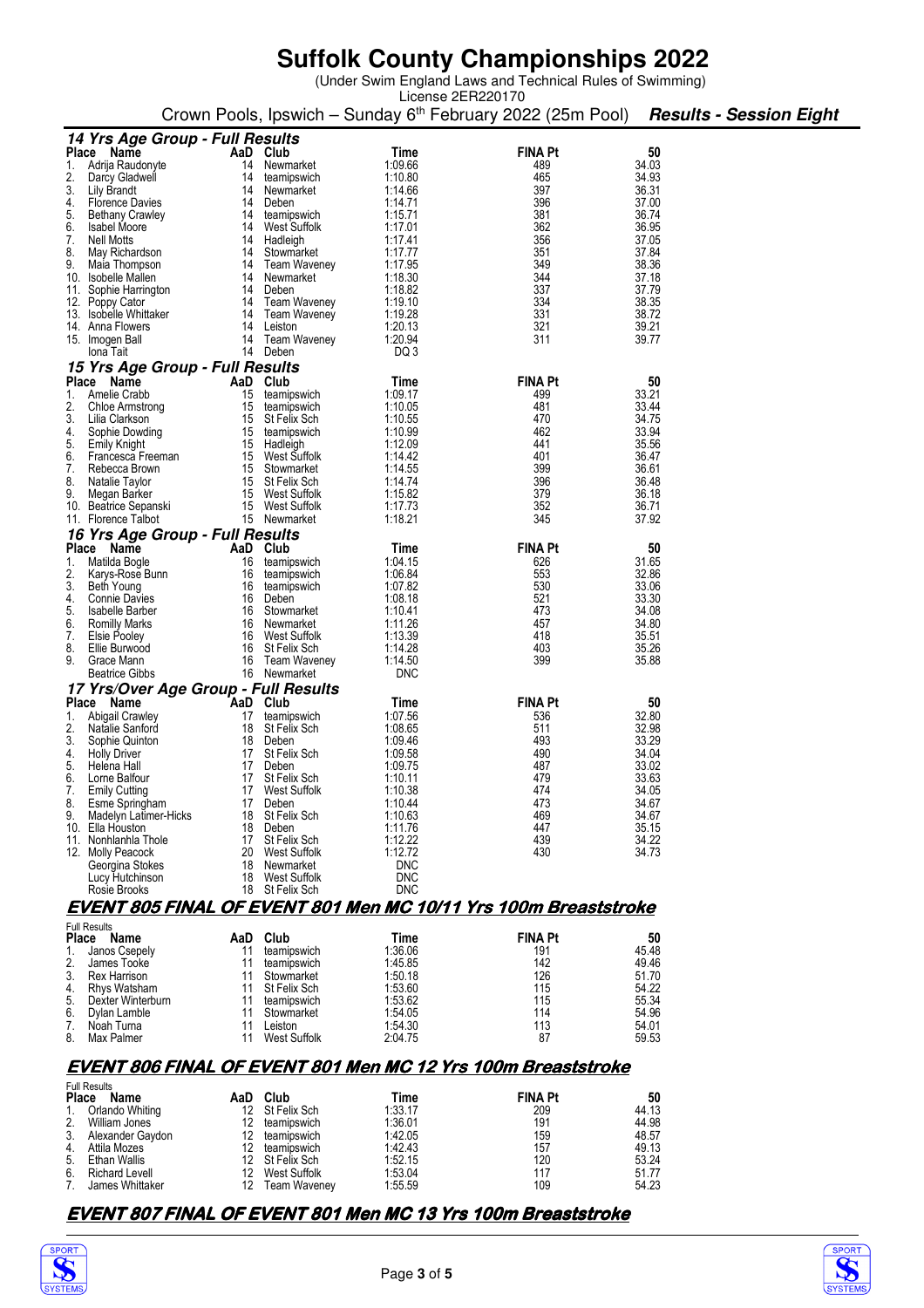(Under Swim England Laws and Technical Rules of Swimming)

|                                                        |                                                                     |                                   |                    | License 2ER220170                                                                  |                |  |  |  |
|--------------------------------------------------------|---------------------------------------------------------------------|-----------------------------------|--------------------|------------------------------------------------------------------------------------|----------------|--|--|--|
|                                                        |                                                                     |                                   |                    | Crown Pools, Ipswich - Sunday 6th February 2022 (25m Pool) Results - Session Eight |                |  |  |  |
| <b>Full Results</b><br>Place Name                      |                                                                     | AaD Club                          | Time               | <b>FINA Pt</b>                                                                     | 50             |  |  |  |
| Charlie Ruddell                                        | 13                                                                  | teamipswich                       | 1:18.57            | 349                                                                                | 37.20          |  |  |  |
| 2.<br>Will Riley<br>3.<br>Finlay Blagg                 | 13<br>13                                                            | teamipswich<br>Stowmarket         | 1:28.22<br>1:31.15 | 246<br>223                                                                         | 41.98<br>44.12 |  |  |  |
| 4.<br>Jude Mason                                       | 13                                                                  | Stowmarket                        | 1:33.65            | 206                                                                                | 45.00          |  |  |  |
| 5.<br>Aidan Scott                                      | 13                                                                  | St Felix Sch                      | 1:34.81            | 198                                                                                | 44.91          |  |  |  |
| 6.<br><b>Tom Phillips</b><br>7.<br>Benjamin Langford   | 13<br>13                                                            | West Suffolk<br>Leiston           | 1:39.53<br>1:40.68 | 171<br>166                                                                         | 46.84<br>47.66 |  |  |  |
| 8.<br>Joseph Handley                                   | 13                                                                  | Stowmarket                        | 1:46.06            | 142                                                                                | 50.52          |  |  |  |
|                                                        |                                                                     |                                   |                    |                                                                                    |                |  |  |  |
|                                                        |                                                                     |                                   |                    | EVENT 808 FINAL OF EVENT 801 Men MC 14 Yrs 100m Breaststroke                       |                |  |  |  |
| <b>Full Results</b><br>Place Name                      | AaD                                                                 | Club                              | Time               | <b>FINA Pt</b>                                                                     | 50             |  |  |  |
| Alex Harrop                                            | 14                                                                  | teamipswich                       | 1:16.62            | 376                                                                                | 36.32          |  |  |  |
| 2.<br>Ben Every<br>3.<br><b>Teilo Ruffles-Francis</b>  | 14<br>14                                                            | St Felix Sch<br>Stowmarket        | 1:18.19<br>1:21.29 | 354<br>315                                                                         | 36.37<br>38.50 |  |  |  |
| Oscar Winterburn<br>4.                                 | 14                                                                  | teamipswich                       | 1:21.46            | 313                                                                                | 38.63          |  |  |  |
| 5.<br>Joseph Clarke<br>6.<br>Daniel Turner             | 14<br>14                                                            | Stowmarket                        | 1:22.18<br>1:23.54 | 305<br>290                                                                         | 39.23<br>39.62 |  |  |  |
| Max Nicholls<br>7.                                     | 14                                                                  | Team Waveney<br>Leiston           | 1:24.02            | 285                                                                                | 39.53          |  |  |  |
| 8.<br>Ethan Thomson                                    | 14                                                                  | teamipswich                       | 1:27.43            | 253                                                                                | 41.15          |  |  |  |
|                                                        |                                                                     |                                   |                    | EVENT 809 FINAL OF EVENT 801 Men MC 15 Yrs 100m Breaststroke                       |                |  |  |  |
| <b>Full Results</b>                                    |                                                                     |                                   |                    |                                                                                    |                |  |  |  |
| Place<br>Name                                          |                                                                     | AaD Club                          | Time               | <b>FINA Pt</b>                                                                     | 50             |  |  |  |
| Charlie McKinnon<br>1.<br>2.<br>Patch Robinson         |                                                                     | 15 St Felix Sch<br>15 teamipswich | 1:12.29<br>1:12.41 | 448<br>446                                                                         | 34.45<br>33.50 |  |  |  |
| 3.<br>Thomas Spelman                                   | 15                                                                  | Stowmarket                        | 1:16.31            | 381                                                                                | 35.52          |  |  |  |
| 4.<br><b>Ben Howlett</b>                               | 15                                                                  | teamipswich                       | 1:17.40            | 365                                                                                | 36.21          |  |  |  |
| 5.<br>Luke Wilson<br>6.<br>Nathan Birchenough          | 15<br>15                                                            | Team Waveney<br>St Felix Sch      | 1:18.96<br>1:20.09 | 344<br>329                                                                         | 36.72<br>38.61 |  |  |  |
| 7.<br>Nicholas Barber                                  | 15                                                                  | Stowmarket                        | 1:21.41            | 314                                                                                | 38.31          |  |  |  |
| Samuel Everett                                         |                                                                     | 15 West Suffolk                   | <b>DNC</b>         |                                                                                    |                |  |  |  |
|                                                        |                                                                     |                                   |                    | <b>EVENT 810 FINAL OF EVENT 801 Men MC 16 Yrs 100m Breaststroke</b>                |                |  |  |  |
| <b>Full Results</b>                                    |                                                                     |                                   |                    |                                                                                    |                |  |  |  |
| Place Name                                             |                                                                     | AaD Club                          | Time               | <b>FINA Pt</b>                                                                     | 50             |  |  |  |
| William Ellard<br>1.<br>2.<br>Luka Page                | 16                                                                  | 16 St Felix Sch<br>West Suffolk   | 1:11.89<br>1:11.93 | 456<br>455                                                                         | 33.37<br>33.34 |  |  |  |
| 3.<br>Archie Chamberlain                               |                                                                     | 16 West Suffolk                   | 1:12.33            | 447                                                                                | 33.72          |  |  |  |
| 4.<br>Thomas Deaton                                    | 16                                                                  | Newmarket                         | 1:16.26<br>1:16.34 | 382<br>380                                                                         | 35.54<br>35.51 |  |  |  |
| 5.<br>Joseph McGonigle<br>6.<br>Lewis Oliver           | 16<br>16                                                            | Newmarket<br>Newmarket            | 1:19.10            | 342                                                                                | 36.75          |  |  |  |
| 7.<br>Samuel Tolputt                                   | 16                                                                  | Deben                             | 1:19.35            | 339                                                                                | 36.89          |  |  |  |
| 8.<br>Benjamin Houghton                                | 16                                                                  | Hadleigh                          | 1:22.73            | 299                                                                                | 38.76          |  |  |  |
|                                                        |                                                                     |                                   |                    | EVENT 811 FINAL OF EVENT 801 Men MC 17 /Over 100m Breaststroke                     |                |  |  |  |
| <b>Full Results</b>                                    |                                                                     |                                   |                    |                                                                                    |                |  |  |  |
| <b>Place</b><br>Name<br>Henry King<br>1.               | 19                                                                  | AaD Club<br>West Suffolk          | Time<br>1:05.24    | <b>FINA Pt</b><br>610                                                              | 50<br>30.53    |  |  |  |
| 2.<br>Harvey Hall                                      | 19                                                                  | Deben                             | 1:05.65            | 598                                                                                | 30.48          |  |  |  |
| 3.<br>Thomas Page<br>Sam Perkins<br>4.                 | 18<br>20                                                            | West Suffolk                      | 1:06.31<br>1:06.56 | 581<br>574                                                                         | 30.75<br>31.47 |  |  |  |
| 5.<br>Lewis Chapman                                    | 21                                                                  | teamipswich<br>Stowmarket         | 1:07.88            | 541                                                                                | 31.69          |  |  |  |
| Joe Cooper<br>6.                                       | 18                                                                  | teamipswich                       | 1:08.66            | 523                                                                                | 32.36          |  |  |  |
| 7.<br>Myles Turner<br>8.<br>Matthew Debenham           | 22<br>18                                                            | West Suffolk<br>teamipswich       | 1:09.14<br>1:09.43 | 512<br>506                                                                         | 32.37<br>33.08 |  |  |  |
|                                                        |                                                                     |                                   |                    | EVENT 812 FINAL OF EVENT 802 Women MC 10/11 Yrs 100m Backstroke                    |                |  |  |  |
| <b>Full Results</b>                                    |                                                                     |                                   |                    |                                                                                    |                |  |  |  |
| Place Name<br>Nina Allen<br>1.                         | AaD<br>11                                                           | Club<br>Newmarket                 | Time<br>1:27.14    | <b>FINA Pt</b><br>249                                                              | 50<br>41.91    |  |  |  |
| 2.<br>Maelys Jacquet                                   | 11                                                                  | Felixstowe                        | 1:30.09            | 226                                                                                | 43.44          |  |  |  |
| 3.<br>Iolanthe Alty                                    | 11                                                                  | teamipswich                       | 1:30.88            | 220                                                                                | 44.35          |  |  |  |
| Isla Coackley<br>4.<br>5.<br>India Clement             | 11<br>10                                                            | teamipswich<br>West Suffolk       | 1:31.41<br>1:33.05 | 216<br>205                                                                         | 45.68<br>46.10 |  |  |  |
| Izzy Gebhard<br>6.                                     | 11                                                                  | teamipswich                       | 1:33.90            | 199                                                                                | 45.98          |  |  |  |
| 7.<br>Poppy Moore<br>Casey Hopewell-Campion            | 11<br>11                                                            | West Suffolk<br>Newmarket         | 1:34.18<br>DQ 4    | 197                                                                                | 46.33          |  |  |  |
|                                                        |                                                                     |                                   |                    |                                                                                    |                |  |  |  |
|                                                        | <b>EVENT 813 FINAL OF EVENT 802 Women MC 12 Yrs 100m Backstroke</b> |                                   |                    |                                                                                    |                |  |  |  |
| <b>Full Results</b><br>Place Name                      |                                                                     | AaD Club                          | Time               | <b>FINA Pt</b>                                                                     | 50             |  |  |  |
| Erin Barber<br>$1_{-}$                                 |                                                                     | 12 Newmarket                      | 1:12.43            | 435                                                                                | 35.04          |  |  |  |
| 2.<br>Lily Steel<br>3.<br>Grace Mutton                 | 12<br>12                                                            | teamipswich<br>teamipswich        | 1:16.72<br>1:22.55 | 366<br>293                                                                         | 37.62<br>40.61 |  |  |  |
| Nicole Peddelty<br>4.                                  | 12                                                                  | teamipswich                       | 1:23.98            | 279                                                                                | 40.72          |  |  |  |
| 5.<br>Isabella Bryan<br>6.                             | 12<br>12                                                            | teamipswich<br>Leiston            | 1:24.68<br>1:25.55 | 272<br>264                                                                         | 41.90<br>40.57 |  |  |  |
| <b>Charlotte Catchpole</b><br>Francesca Thompson<br>7. | 12                                                                  | <b>Team Waveney</b>               | 1:25.99            | 260                                                                                | 42.87          |  |  |  |
| 8.<br>Lily Munday                                      | 12                                                                  | teamipswich                       | 1:29.48            | 230                                                                                | 44.18          |  |  |  |
|                                                        |                                                                     |                                   |                    | EVENT 814 FINAL OF EVENT 802 Women MC 13 Yrs 100m Backstroke                       |                |  |  |  |